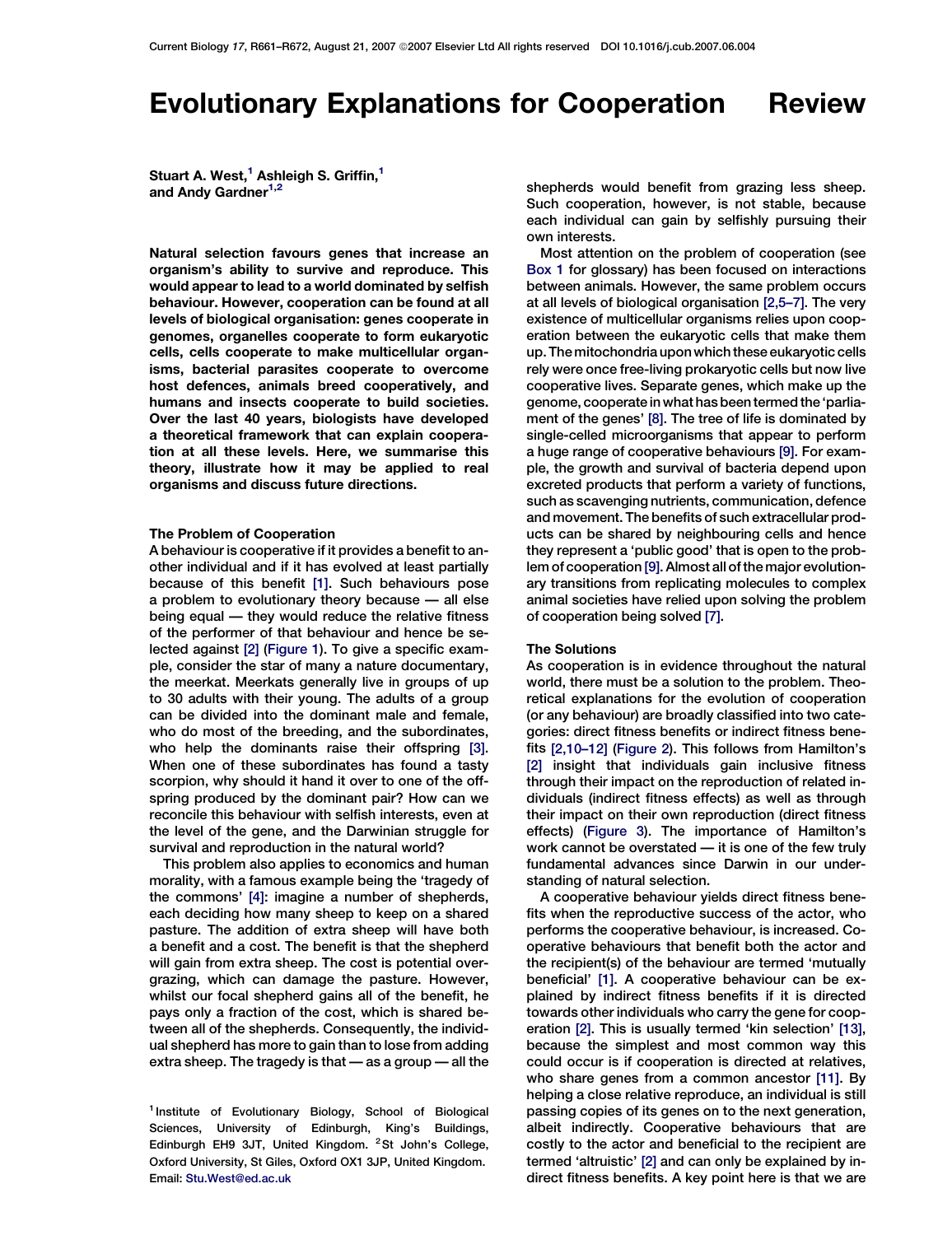<span id="page-1-0"></span>

#### Figure 1. The problem of cooperation.

In the absence of one of the mechanisms discussed in this review, natural selection favours selfish individuals who do not cooperate. Consider a population of cooperators ('C') in which an uncooperative, selfish cheater ('S') arises through mutation or migration. In a mixed population, the selfish cheater benefits from the cooperative behaviour of the cooperators, without paying the cost. Consequently, the selfish cheater has a higher fitness than the cooperators and spreads through the population, despite the fact that this leads to a decline in mean fitness. (Redrawn after [\[104\].](#page-10-0))

considering the average consequences of a behaviour and not the consequences of every single instance.

## Kin Selection and Indirect Fitness Benefits

Hamilton's inclusive fitness (kin selection) theory shows how altruistic cooperation can be favoured between relatives. This is encapsulated in a pleasingly simple form by Hamilton's rule [\[2\]](#page-9-0), which states that a behaviour or trait will be favoured by selection, when  $rb-c>0$ , where c is the fitness cost to the actor,  $b$  is the fitness benefit to the recipient, and  $r$  is their genetic relatedness. Putting this inequality into words, altruistic cooperation can therefore be favoured if the benefits to the recipient (b), weighted by the genetic relatedness of the recipient to the actor (r), outweigh the costs to the actor (c). This follows from inclusive fitness theory because  $-c$  represents the direct fitness consequences of a social behaviour and rb the indirect fitness consequences. Hamilton's rule predicts greater levels of cooperation when  $r$  or  $b$  are higher and  $c$  is lower.

Explanations for cooperation based on indirect fitness benefits, i.e. kin selection, require a sufficiently high genetic relatedness (r) between interacting individuals. The coefficient of relatedness (r) is a statistical concept, describing the genetic similarity between two individuals, relative to the average similarity of all individuals in the population [\[11\].](#page-9-0) Hamilton [\[2\]](#page-9-0) suggested two possible mechanisms through which a high relatedness could arise between social partners: kin discrimination and limited dispersal.

#### Kin Selection and Kin Discrimination

The first mechanism for generating sufficiently high relatedness to make kin selection viable is kin discrimination, when an individual can distinguish relatives from non-relatives and preferentially direct aid towards them (nepotism) [\[2\].](#page-9-0) This has been demonstrated in several cooperatively breeding vertebrates, such as long-tailed tits [\[14\]](#page-9-0), where individuals that fail to breed independently help at the nest of closer relatives [\[14\]](#page-9-0) [\(Figure 4A](#page-3-0)). In this species, individuals distinguish between relatives and non-relatives on the basis of vocal contact cues, which are learned from adults during the nesting period (associative learning) [\[15\]](#page-9-0). This leads to a situation in which individuals tend to help relatives whom they have been associated with during the nestling phase.

Kin selection theory also explains the variation in the level of kin discrimination across species [\[16\]](#page-9-0). In contrast to the long-tailed tits, other cooperatively breeding vertebrates, such as meerkats [\[17\]](#page-9-0), do not show kin discrimination when helping. The advantage of kin discrimination will be positively correlated with the extent of the benefit (b) provided by helping. In the extreme, if

| Box 1     |  |
|-----------|--|
| Glossary. |  |
|           |  |

Actor: the focal individual performing a behaviour.

Altruism: a behaviour that is costly to the actor and beneficial to the recipient. Cost and benefit are defined on the basis of the lifetime direct fitness consequences of a behaviour.

Cooperation: a behaviour that provides a benefit to another individual (recipient), and the evolution of which has been dependent on its beneficial effect for the recipient.

Direct fitness: the component of fitness gained from producing offspring; the component of personal fitness due to one's own behaviour.

Greenbeard: a hypothetical gene that causes in carriers both a phenotype that can be recognised by conspecifics (a 'green beard') and a cooperative behaviour towards conspecifics who show a green beard.

Inclusive fitness: "the effect of one individual's actions on everybody's numbers of offspring [...] weighted by the relatedness [\[10\]](#page-9-0); the sum of direct and indirect fitness; the quantity maximised by Darwinian individuals.

Indirect fitness: the component of fitness gained from aiding related individuals.

Kin selection: process by which traits are favoured because of their beneficial effects on the fitness of relatives.

Mutual benefit: a benefit to both the actor and the recipient.

Mutualism: two-way cooperation between species.

Recipient: an individual who is affected by the behaviour of the focal individual.

Relatedness: a measure of the genetic similarity of two individuals, relative to the average; the statistical (least-squares) regression of the recipient's breeding value for a trait on the breeding value of the actor.

Cheaters: individuals who do not cooperate or who cooperate less than their fair share, but are potentially able to gain the benefit of others cooperating.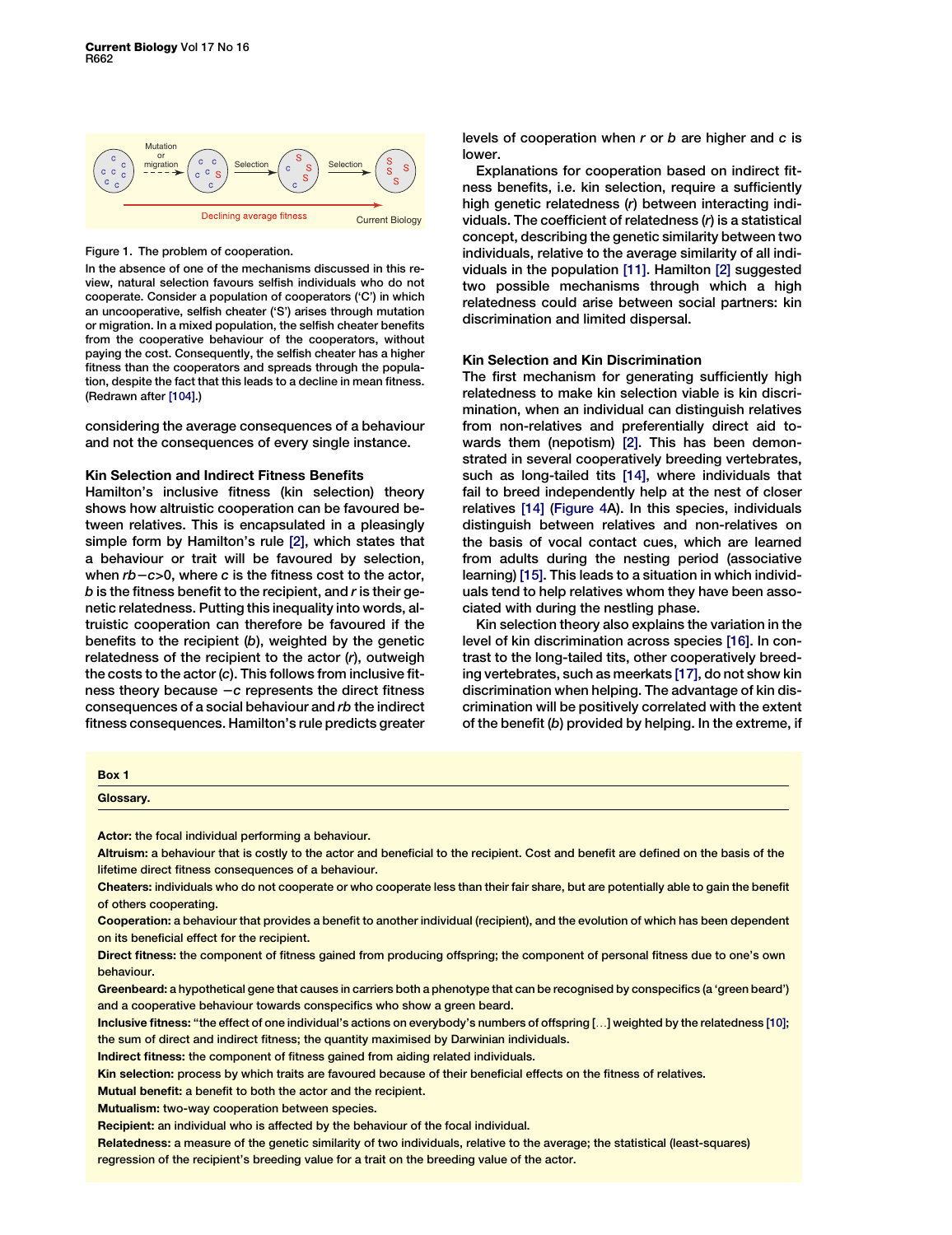#### <span id="page-2-0"></span>Figure 2. A classification of the explanations for cooperation.

Direct benefits explain mutually beneficial cooperation, whereas indirect benefits explain altruistic cooperation. Within these two fundamental categories, the different mechanisms can be classified in various ways [\[1,12,55,72\].](#page-9-0) These possibilities are not mutually exclusive; for example, a single act of cooperation could have both direct and indirect fitness benefits or interactions with relatives could be maintained by both limited dispersal and kin discrimination. Our dividing up of conditional enforcement strategies is for illustration only, a detailed discussion is found elsewhere [\[72\]](#page-10-0).



a supposedly 'helping' behaviour provides little or no benefit to its recipients, then there is little or no advantage in directing it towards closer relatives. This leads to the prediction that the extent of kin discrimination should be greater in species where a greater fitness benefit is derived from receiving help — a pattern indeed observed across cooperatively breeding vertebrate species [\[16\]](#page-9-0) ([Figure 5](#page-3-0)). Overall, the benefit that helping brings to the recipient can explain 42% of the variation in the extent of kin discrimination across species.

Kin discrimination has also been found in species that are not usually thought of from a social perspective. Dictyostelium purpureum is a unicellular slime mould found in forest soils [\[18\]](#page-9-0). When starved of its bacterial food source, the cells of this species aggregate in thousands to form a multicellular, motile 'slug'. Slugs migrate to the soil surface, where they transform into a fruiting body composed of a stalk structure holding aloft a ball of spores. The non-viable stalk cells are sacrificed to aid the dispersal of the spores. This requires explanation because cooperative cells that form stalk cells could be exploited by cheaters who avoid the stalk and instead migrate to form spores in the fruiting body. Kin selection offers a potential solution to this problem, because stalk cells could gain an indirect fitness benefit from helping relatives disperse. This suggests that it would be advantageous for the individual amoebae to preferentially form a slug with relatives. Indeed, kin discrimination during slug formation has recently been observed in D. purpureum [\[18\].](#page-9-0) Specifically, when two lineages are mixed and allowed to form slugs on agar plates, they discriminate to the extent that the average relatedness in fruiting bodies increases to a value of 0.8, as opposed to the expected value of 0.5 [\(Figure 4](#page-3-0)B).

# Kin Discrimination Cues

Kin discrimination can occur through the use of environmental or genetic cues [\[19\].](#page-9-0) The most common mechanism appears to involve environmental cues, such as prior association or shared environment, as in long-tailed tits and a range of other animals from humans to ants [\[20,21\].](#page-9-0) In contrast, in the case of the slime mould some genetic cue of relatedness is likely to be involved — also termed 'kin recognition', 'genetic similarity detection', 'matching' or 'tags'. In order to detect genetic similarity, an individual must have some cue that is genetically determined — such as the cuticular hydrocarbon profile of an insect [\[22\]](#page-9-0), or the odour produced by scent glands in a mammal [\[23\]](#page-9-0) — and a 'kin template' for comparison [\[19\].](#page-9-0) This kin template could be determined by the individual's own genotype or cues ('self-matching') and/or through learning the cues of its rearing associates [\[23\]](#page-9-0).

Kin discrimination based on genetic cues is often unlikely to be evolutionarily stable. The reason is that recognition mechanisms require genetic variability (polymorphism) in order to provide a cue. However,





Inclusive fitness is the sum of direct and indirect fitness [\[2\].](#page-9-0) Social behaviours affect the reproductive success of self and others. The impact of the actor's behaviour (yellow hands) on its reproductive success (yellow offspring) is the direct fitness effect. The impact of the actor's behaviour (yellow hands) on the reproductive success of social partners (blue offspring), weighted by the relatedness  $(r)$  of the actor to the recipient, is the indirect fitness effect. Inclusive fitness does not include all of the reproductive success of relatives (blue offspring), only that which is due to the behaviour of the actor (yellow hands). Also, inclusive fitness does not include all of the reproductive success of the actor (yellow offspring), only that which is due to its own behaviour (yellow hands).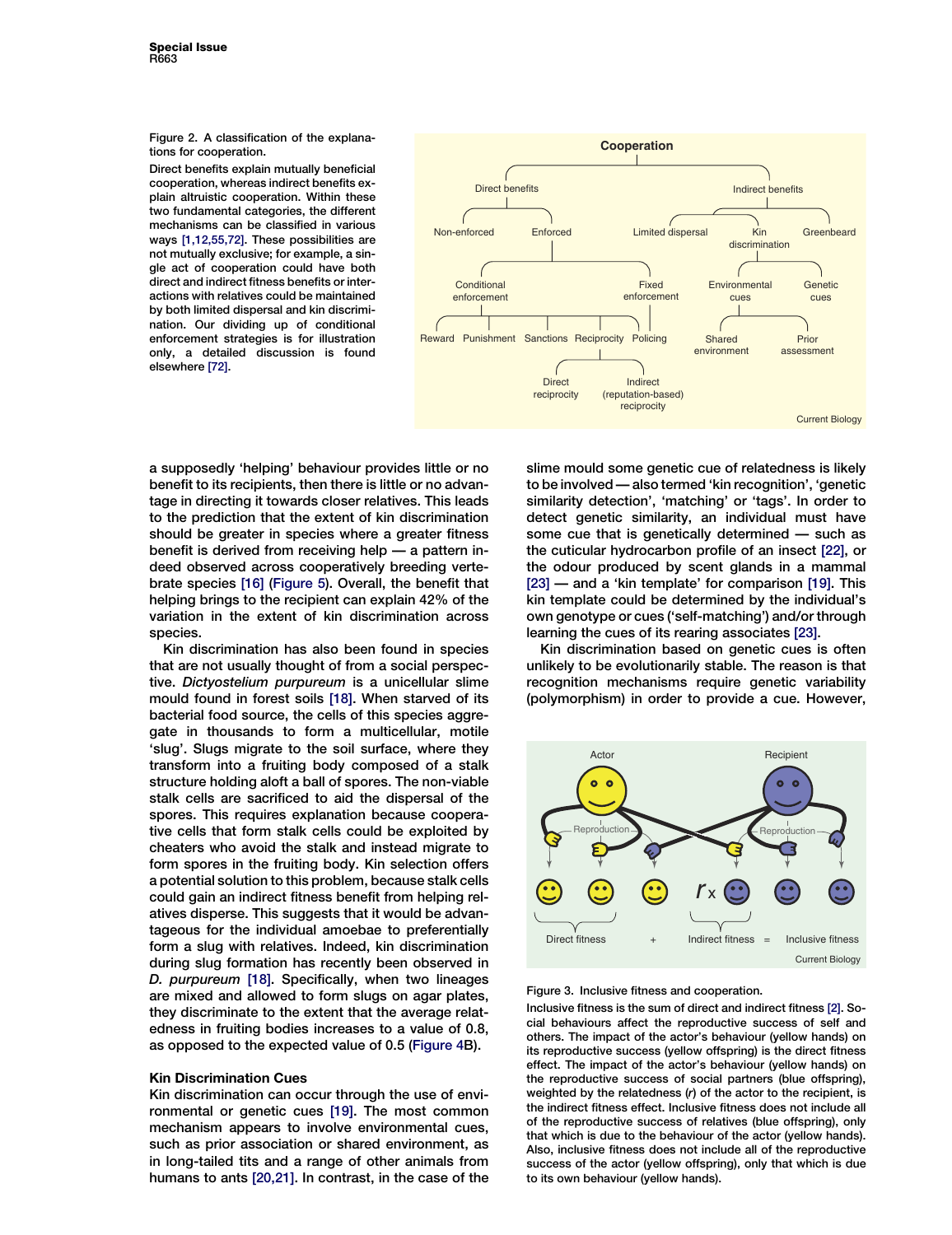<span id="page-3-0"></span>

## Figure 4. Kin discrimination.

(A) Kin discrimination in long-tailed tits. 96% of helpers prefer to help at nests containing related chicks when they have the choice of where to invest their efforts. With permission from [\[14\].](#page-9-0) (B) Kin discrimination in the unicellular slime mold Discoi-deum purpureum (social amobae) [\[18\].](#page-9-0) A scatter plot shows the proportion of fluorescently labelled spores in fruiting bodies when two isolates are placed together at equal proportions and one is fluorescently labelled (bold). There is a greater variance in the experimental treatment where the two isolates are different lineages (X and Y), than in the control treatment where the isolates are the same lineage. This shows that individuals preferentially form fruiting bodies with members of their own lineage. With permission from [\[18\].](#page-9-0)

individuals with common genetic variants would be more likely to be helped, and thus more common genes would be driven to fixation [\[24\]](#page-9-0). Consequently, kin discrimination is, as it were, its own worst enemy,



eliminating the genetic variability that it requires to work. Thus, kin discrimination based on genetic cues is often not found where it might be expected [\[25–](#page-9-0) [28\]](#page-9-0). In cases where kin discrimination based upon genetic cues has been observed, it can usually be argued that there is some other selective force maintaining variability at the recognition loci, such as host-parasite co-evolution in the major histocompatibility complex (MHC) of vertebrates [\[24\]](#page-9-0). Cue diversity may also be maintained if there is limited dispersal, such that interactants tend to be relatives anyway [\[24,29\]](#page-9-0), as is likely to be the case with the slime mould discussed above.

## Green Beards

Indirect fitness benefits will also be obtained if cooperation is directed towards non-relatives who share the same cooperative gene [\[2,30\].](#page-9-0) Dawkins [\[31\]](#page-9-0) illustrated this with a hypothetical example of a gene that gave rise to green beards, while simultaneously prompting individuals with green beards to preferentially direct cooperation towards other green-bearded individuals. This mechanism can also occur without a visible tag — for example, if the cooperative gene also caused some effect on habitat preference that led to individuals who carried that gene settling together [\[30\]](#page-9-0). Consequently, although this mechanism is usually termed a 'greenbeard', it more generally represents an assortment mechanism, requiring a single gene — or a number of tightly linked genes — that encodes both the cooperative behaviour and causes cooperators to associate [\[12\].](#page-9-0)

Greenbeards are likely to be rare, because cheaters that display the green beard, or assorting behaviour, without also performing the cooperative behaviour, could invade and overrun the population. Furthermore, in the absence of relatedness over the whole genome, the altruistic greenbeard would be in conflict with genes elsewhere in the genome, where there would be strong selection for suppression of the greenbeard [\[32,33\].](#page-9-0) One of the few cases where a cooperative greenbeard occurs is in the slime mould Dictyostelium discoideum, which forms fruiting bodies in a very similar way to D. purpureum. In. D. discoideum, individual amoebae with the csa cell-adhesion gene adhere to each other in aggregation streams and cooperatively

> Figure 5. Kin discrimination and the benefit of helping.

> Across cooperatively breeding bird and mammal species, helpers are more likely to discriminate in favour of relatives when the amount of help they provide increases the survival of offspring to the following year. The extent to which individuals preferentially help closer relatives (kin discrimination) is plotted against the benefit of helping. The significant positive relationship between these two variables is predicted by kin selection theory. The illustration shows the laughing kookaburra, a species which does not show kin discrimination in its helping behaviour. Modified with additional data points from [\[16\]](#page-9-0).

Current Biology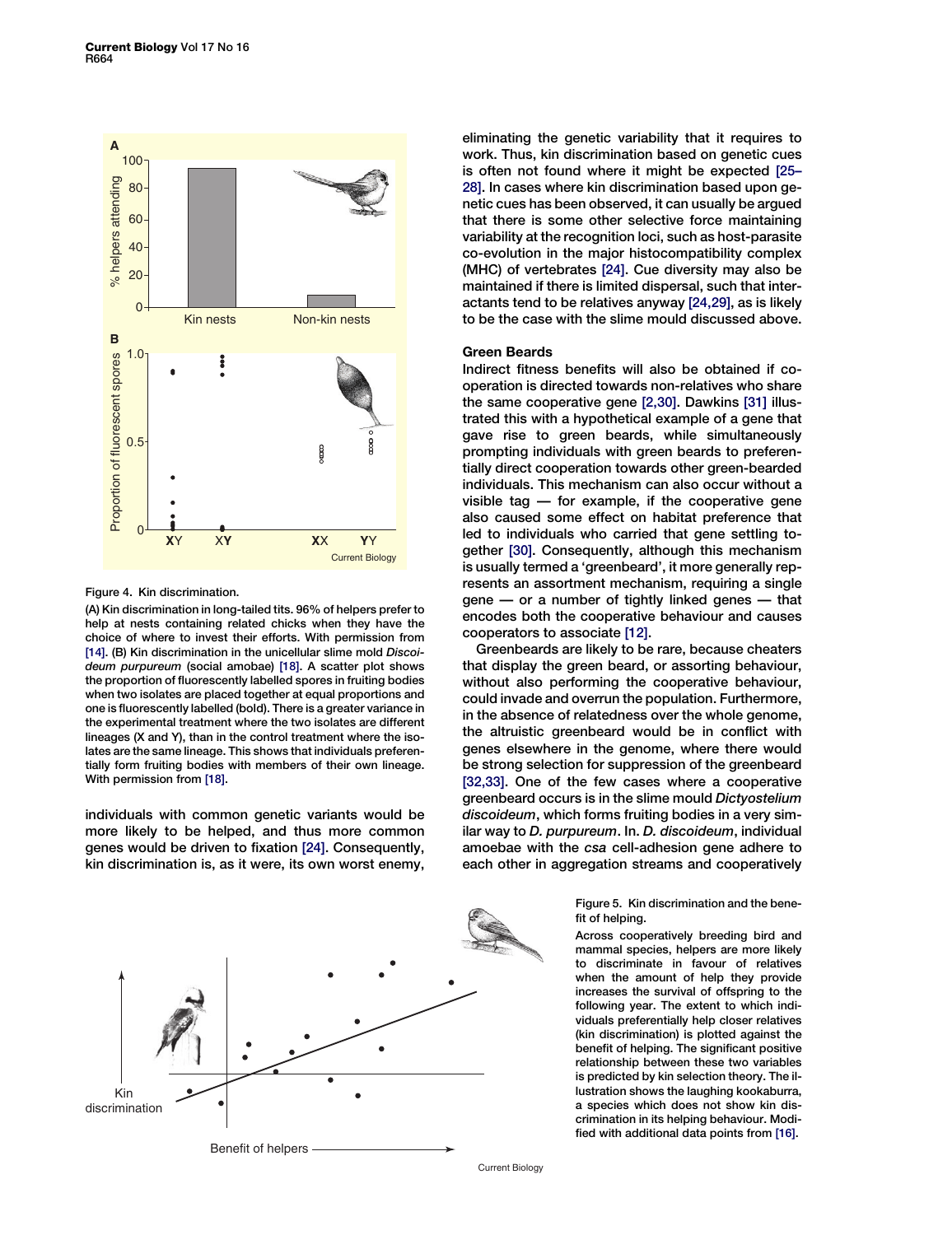<span id="page-4-0"></span>form fruiting bodies at the exclusion of csa mutants [\[34\]](#page-9-0). It is perhaps not surprising that greenbeards should be rare, given that the idea was not developed as a theory to explain altruism, but as a thought experiment to show that genetic relatedness — rather than genealogical relationship per se — is the key to kin selection.

# Kin Selection and Limited Dispersal

Limited dispersal (population viscosity or structure) can generate high degrees of relatedness between interacting individuals because it will tend to keep relatives together [\[2,5\].](#page-9-0) In this case, altruism directed indiscriminately at neighbours could be favoured, because those neighbours are more likely to be relatives. This mechanism has the potential to be important in a wide range of organisms because it does not require any mechanism of kin discrimination. Instead, all that is required is that the level of cooperation evolves in response to the mean relatedness between individuals who tend to interact by chance.

The predicted role of limited dispersal has been supported by an experimental evolution study on cooperation in bacteria [\[35\]](#page-9-0). Many bacteria release siderophore molecules to scavenge for iron. These represent a cooperative public good: they are costly to the individual to produce, but iron bound to siderophores can be taken up by any cell, providing a benefit to other individuals in the locality. When populations of the bacterium Pseudomonas aeruginosa containing a mixture of a wild-type strain that produces siderophores and a cheater mutant that does not were maintained in conditions that led to relatively high or low relatedness [\[35\],](#page-9-0) the cooperative wild-type strain outcompeted the cheater mutant strain only under conditions of relatively high relatedness (Figure 6). More generally, limited dispersal is likely to be important for maintaining a range of public goods produced by bacteria to help with the gathering of resources, growth and reproduction [\[9\]](#page-9-0).

# Limited Dispersal and Kin Competition

Although limited dispersal can favour cooperation, it will not necessarily do so [\[36\]](#page-9-0). The problem is that, although limited dispersal can bring relatives together to cooperate, it can also keep them together to compete [\[30,37\]](#page-9-0). This competition between relatives can reduce or even completely remove selection for cooperation between relatives. One way of thinking about this is that the concomitant competition reduces the benefit (b) of helping relatives [\[11\]](#page-9-0). In the extreme case, there is no point helping a brother, if their increase in fitness comes at the cost of another brother's reproductive success [\[38\].](#page-9-0) In the simplest possible scenario, the effects of increased relatedness and increased competition exactly cancel out, such that limited dispersal has no influence on the evolution of cooperation [\[39\]](#page-9-0). However, a number of factors, which are likely to be biologically important, can reduce the competition between relatives and hence allow limited dispersal to favour cooperation [\[36\]](#page-9-0). For example, when cooperation allows population expansion (as with bacterial public goods), when relatives tend to disperse together ('budding viscosity') or when the lifecycle involves a



Figure 6. Relatedness, competition and cooperation.

An experimental study on cooperative siderophore production in the bacteria Pseudomonas aeruginosa has shown how selection for cooperation is influenced by relatedness and the extent of competition between relatives [\[35\].](#page-9-0) The proportion of cooperative individuals who produce siderophores is plotted against time. The different lines represent relatively high (solid lines) and low (dashed lines) relatedness. The different symbols represent relatively low (circle) and high (triangle) amounts of competition between relatives. Cooperation is favoured by higher relatedness and lower competition between relatives. With permission from [\[35\]](#page-9-0).

period of interaction with close relatives followed by a period of dispersal before competition ('alternating viscosity') [\[39–41\]](#page-9-0).

Although it has received little empirical attention [\[38\]](#page-9-0), some experimental support for how competition between relatives can select against cooperation between relatives comes from the experiment with P. aeruginosa on siderophore production described above [\[35\]](#page-9-0). Relatively low competition between relatives was induced by allowing more productive groups to make a greater contribution to the next generation, thereby minimising local competition within groups. Relatively high competition between relatives was obtained by making all groups contribute equally to the next generation and hence making local competition between groups more important. As predicted by theory, the cheater mutant strain was able to spread to a higher proportion of the population when there was greater competition between relatives (Figure 6). More recently, it has also been realised that local competition for resources not only selects against cooperation, but it can select for individuals to spitefully harm less related individuals [\[42\]](#page-9-0), such as when the soldier larvae of polyembryonic wasps attack and kill larvae to which they are less related [\[43,44\].](#page-9-0) such confusion arises from a computation of computer arises from a consideration of the more arises from a consideration of consideration of consideration of consideration of consideration of consideration of consideration

# Don't Forget b and c

There is often an overemphasis — both conceptually and empirically — on the importance of the relatedness term (r) in Hamilton's rule and a corresponding neglect of the benefit (b) and cost (c) terms [\[45,46\].](#page-9-0) To some extent, this is the case because genetic similarity can be measured more easily than components of fitness. However, focusing too strongly on r can lead to misunderstanding and confusion, because variation in b and c can be equally important. One of the clearest cases of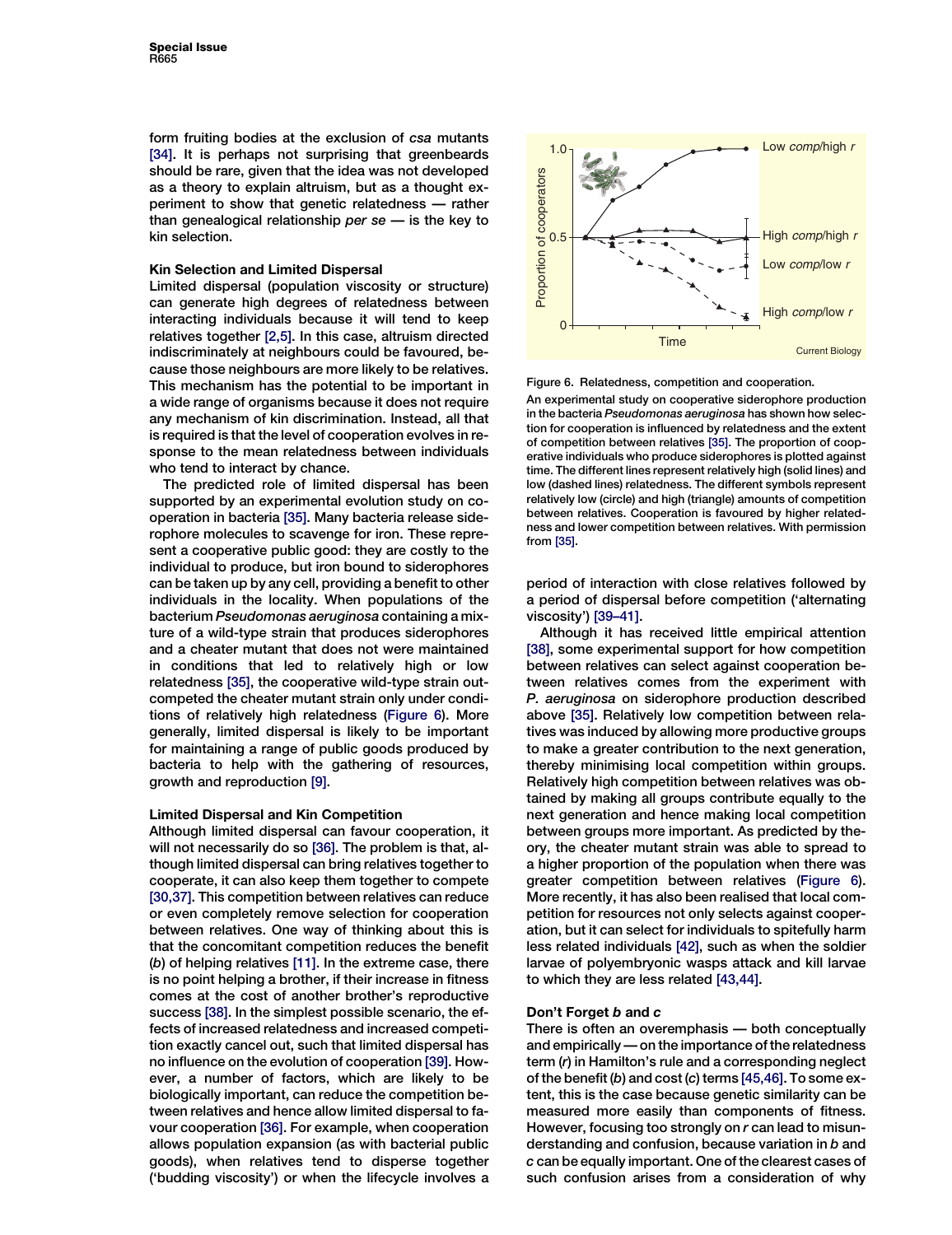eusociality has evolved so many times in the haplodiploid Hymenoptera — the ants, bees and wasps. Hamilton [\[2,5\]](#page-9-0) originally suggested that this was the case because their haplodiploid genetics leads to female workers being more related to their sisters  $(r = 0.75)$ than to their offspring  $(r = 0.5)$  and hence provided a relatedness benefit that predisposed them to the evolution of cooperation. However, it was later shown that this higher relatedness to sisters was exactly cancelled by a lower relatedness to brothers  $(r = 0.25)$  relative to sons  $(r = 0.5)$  [\[47\].](#page-9-0) Consequently, it has long been assumed that the high frequency of eusociality in the Hymenoptera is due to factors that provide a high benefitto-cost-ratio (b/c), such as nest building, stinging and common parental care [\[48,49\]](#page-9-0). However, the misconception that kin selection only predicts that  $r$  is important still arises  $[50]$ , whereas in reality, it predicts that  $r$ , b and c are important [\[51\]](#page-9-0).

The importance of b has been discussed above with respect to selection for kin discrimination and the benefit of helping [\[16\]](#page-9-0) [\(Figure 5](#page-3-0)), and how selection for cooperative siderophore production is reduced by local competition between relatives [\[35\]](#page-9-0) [\(Figure 6](#page-4-0)). An elegant example of the importance of the cost of helping (c) is provided by field experiments on the hairy-faced hover wasp [\[52\].](#page-9-0) In nests of this species, one to ten related females form an orderly queue to reproduce. The dominant female lays the eggs and the subordinate females forage and tend the young. High-ranked subordinates were experimentally removed from the nest, hence moving the remaining subordinates to a higher position in the queue. This increases the relative cost of helping, because it is more likely that the subordinate will succeed to the breeding position and so energy expended on foraging could reduce resources available for breeding, as well as decreasing the likelihood of surviving to gain the breeding position. As predicted by kin selection theory [\[53\]](#page-10-0), when individuals were moved up the queue, they reduced the number of foraging trips [\[52\]](#page-9-0). This illustrates that, as the cost of helping increased, individuals cooperated less.

# Direct Fitness Benefits

The evolution of cooperation does not only depend upon kin selection and indirect fitness benefits — cooperation can also provide a direct fitness benefit to the cooperating individual [\[54\]](#page-10-0). In this case, cooperation is mutually beneficial and not altruistic [\[1\].](#page-9-0) We divide the direct fitness explanations for cooperation into two categories [\(Figure 2](#page-2-0)). First, cooperation may provide a benefit, as a by-product, or automatic consequence, of an otherwise 'self-interested' act [\[45,55\].](#page-9-0) For example, cooperation could lead to an increase in group size, which increases the survival of everyone — including the individual who performs the cooperative behaviour — due to larger groups being better at avoiding predators or competing with other groups [\[56\]](#page-10-0). Second, there may be some mechanism for enforcing cooperation by rewarding cooperators or punishing cheaters [\[57\]](#page-10-0). It can also be useful to distinguish enforcement mechanisms that are behaviourally inflexible from those that are adjusted conditionally in response to the level of cooperation. In the latter case, the benefit to the actor depends upon the recipient adjusting their behaviour towards the actor in response to the actor's behaviour.

# By-Product Benefits

Cooperation may provide some automatic benefit without enforcement. One way this could occur is if members of a group have some shared interest in cooperation. In many cooperatively breeding vertebrates — such as meerkats — a larger group size can provide a benefit to all the members of the group through an increase in survival, foraging success or the likelihood of winning conflicts with other groups [\[58\].](#page-10-0) In such a case, subordinate individuals can be selected to help rear offspring that are not their own, in order to increase group size — a process termed 'group augmentation' [\[56\]](#page-10-0). Selection for such helping is further increased if there is a chance that the subordinate will obtain dominance in the group at some later point, because they would then have a larger number of helpers themselves. The advantages of group augmentation would be greatest for the sex that is most likely to remain and breed in the natal group, which provides an explanation for why the level of helping is greatest in that particular sex for birds and mammals [\[59\].](#page-10-0) Similar benefits of increased individual success in larger groups have been suggested to be important in other cooperative organisms, such as ants and social spiders [\[60,61\]](#page-10-0). Things can get more complicated if the individuals in the group are related, because then by-product benefits can at the same time provide indirect fitness benefits, either because the actor helps a relative [\[56\]](#page-10-0) or because the by-product benefits are shared with relatives [\[62\]](#page-10-0).

Direct fitness benefits also play a role in cooperative breeding in the wasp Polistes dominulus [\[63\]](#page-10-0). In this species, colonies are initiated by one or a few foundress females that form a dominance hierarchy with the dominant laying most of the eggs and the subordinates carrying out most of the more risky foraging. It was found that 35% of subordinates were unrelated to the dominant female. These subordinates gain significant direct fitness benefits from staying and helping on the nest because dominants suffer an appreciable mortality, and so there is approximately a 10% chance that a subordinate will have become the dominant in the group by the time the workers emerge [\[63\].](#page-10-0) It is unlikely that subordinates are merely helping nonrelatives by accident, because there is sufficient between-individual variation in cuticular lipids to allow subordinates to distinguish relatives from unrelated nest-mates [\[64\]](#page-10-0). Thus, selection could have acted to reduce or remove cooperative behaviour when subordinates form a colony with non-relatives.

## Enforced Cooperation

Cooperation can be enforced if there is a mechanism for rewarding cooperators or punishing cheaters [\[54,57,65\].](#page-10-0) Trivers [\[54\]](#page-10-0) emphasised that cooperation could be favoured in reciprocal interactions with individuals preferentially aiding those that have helped them in the past. In this case, cooperation provides a direct fitness benefit, as it is only favoured if the short term cost of being cooperative is outweighed by the long term benefit of receiving cooperation [\[1,12\].](#page-9-0)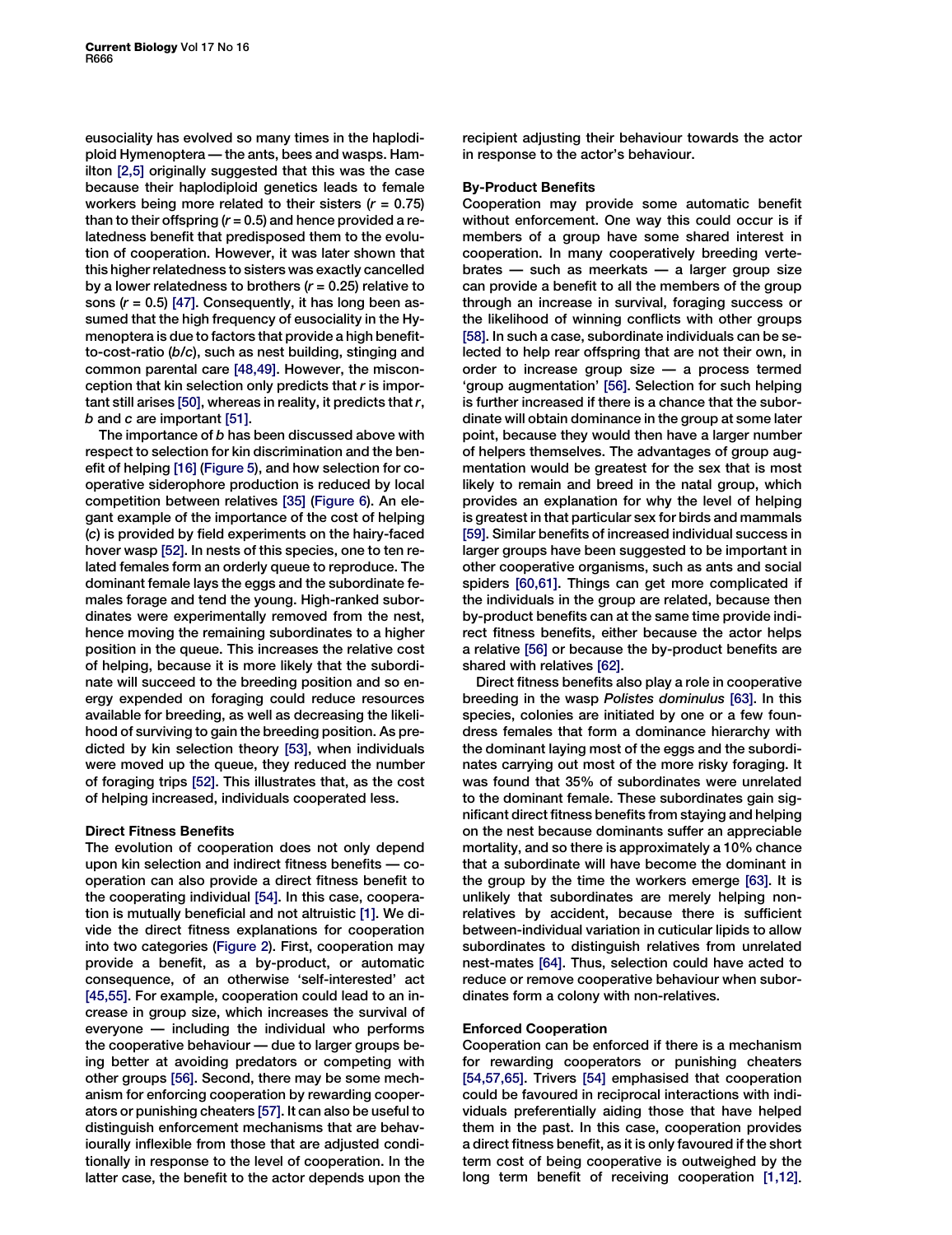Trivers termed this 'reciprocal altruism', but because it provides a direct fitness benefit, it is mutually beneficial and not altruistic. Consequently, reciprocity [\[66\]](#page-10-0) or reciprocal cooperation [\[65\]](#page-10-0) are more appropriate terms [\[1\]](#page-9-0). Here, we use the term reciprocity to refer to cooperation preferentially directed at cooperative individuals, either directly ('help those that help you') or indirectly ('help those that help others') [\[54,67,68\].](#page-10-0)

Although such reciprocity has attracted a huge amount of theoretical attention, it is thought to be generally unimportant outside of humans [\[69–71\]](#page-10-0). Our use of the term 'reciprocity' differentiates it from other cases of enforcement that also rely on behavioural flexibility and that have been variously termed 'punishment', 'policing', 'sanctions', 'partner-switching' and 'partner choice' [\[1,55,57,72\]](#page-9-0) [\(Figure 2](#page-2-0)). It is beyond the scope of this review to sort the relationships between these different mechanisms [\[72\].](#page-10-0) In some cases, the term 'reciprocity' is used more generally to cover all these instances [\[12\]](#page-9-0).

Enforcement has been suggested to be important in a number of vertebrate species. One example is found in meerkats, where the dominant female suppresses reproduction in her subordinates [\[73\].](#page-10-0) If a subordinate female becomes pregnant when the dominant is also pregnant, then the dominant is likely to subject the subordinate to aggressive attack and temporarily evict her from the group, which usually leads to abortion of the subordinate's litter. Enforcement has also been suggested to be an important selective force for cooperation in humans. In one study, students were split into groups of four to play a public goods game for cash prizes, where each person could contribute monetary units to a group project [\[74\]](#page-10-0). The experiment was repeated with and without punishment; punishment was incorporated by allowing individuals to pay money to have units deduced from other players, after they were informed about each other's investments. As expected, punishment led to higher levels of cooperation [\[74\]](#page-10-0) [\(Figure 7A](#page-7-0)).

Enforcement can also explain cooperation between species. An elegant example is provided by the cleaner fish Labroides dimidiatus, which removes and eats ectoparasites from its client reef fish. Although parasite removal and food acquisition are clearly beneficial to the client and cleaner, respectively, there is a conflict, because the cleaners would prefer to eat the tissue or mucus of their hosts, which is costly to the host [\[75\]](#page-10-0). The clients use three mechanisms to suppress this conflict and enforce cooperative feeding on ectoparasites only: avoiding cleaners that they have observed cheating (partner choice), leaving for another cleaner (partner switching), and aggressively chasing the cleaner (punishment) [\[75,76\]](#page-10-0). Observational and experimental data suggest that cleaner fish are more cooperative and less likely to feed on mucus after punishment [\[75,76\]](#page-10-0).

# Why Enforce?

Whilst it is clear that behaviours such as punishment or policing favour cooperation, it is sometimes less obvious why they will be favoured by selection. In order to be favoured, such behaviours must provide a direct or an indirect fitness benefit to the punisher [\[77,78\].](#page-10-0) The simplest way in which they could provide a direct fitness advantage is if the behaviours led to the termination of interactions with relatively uncooperative individuals (ostracism) and hence allowed interactions to be focused on more cooperative individuals [\[57,65,79–81\].](#page-10-0) This mechanism appears to be operating in the cleaner fish discussed above, the legumerhizobia interaction (see below), the Yucca-Yucca moth interaction [\[82\]](#page-10-0) and in humans [\[83\].](#page-10-0) In meerkats, pregnant subordinates will kill other young — even those of the dominant — and so the dominant increases the survival of her offspring by harassing and evicting pregnant subordinates [\[73\]](#page-10-0). A more complicated possibility is that the punished individuals change their behaviour in response to punishment, and are more likely to cooperate with the punisher in future interactions [\[84\]](#page-10-0). The relative importance of such punishment remains a major question — it is at work in cleaner fish and could be important in other cooperatively breeding vertebrates or humans.

Enforcement could also be favoured if it provides an indirect fitness benefit [\[77,78,85\]](#page-10-0). The simplest way this could occur is by reducing the fitness of individuals who are competing with relatives and hence freeing up resources for relatives. In some ants, bees and wasps, a fraction of the workers lay their own eggs [\[86\]](#page-10-0). Other workers frequently do not tolerate such selfish behaviour and selectively cannibalise or 'police' eggs laid by workers. This behaviour is selected for because the policing workers can be more related to the sons of the queen than to the sons of the other workers and because cheating workers raising their own sons can reduce the colony's overall productivity [\[87\].](#page-10-0) Across species, it has been shown that there are higher levels of worker cooperation at which policing is more common and effective. Specifically, the proportion of workers who lay eggs is negatively correlated with the probability of worker laid eggs being killed [\[86\]](#page-10-0) [\(Figure 7B](#page-7-0)). One way of conceptualising this is that policing reduces the fitness gains of cheating, which is the same as reducing the cost (c) of cooperating in Hamilton's rule.

# Fixed Enforcement Strategies

The two previous sections emphasise how cooperation can be enforced by conditional enforcement of behaviour in response to the level of cooperation shown by others. However, cooperation can also be enforced with fixed strategies that limit the opportunity for competition or cheating [\[8,57\]](#page-9-0). If opportunities for competition or cheating are limited, individuals can only increase their own success by increasing the success of their group [\[57\]](#page-10-0). Consequently, any mechanism that aligns reproductive interests or represses competition within groups will select for higher levels of cooperation. Fair meiosis may be an example of such a mechanism, selected for because it aligns the reproductive interests of genes in a genome [\[8\]](#page-9-0). Although selfish genes that increase their own transmission rate can arise and spread, there is selection for them to be suppressed by genes elsewhere in the genome [\[88\]](#page-10-0). Other examples of mechanisms that may have evolved to reduce conflict within organisms include separating symbionts into reproductive germ line lineages, and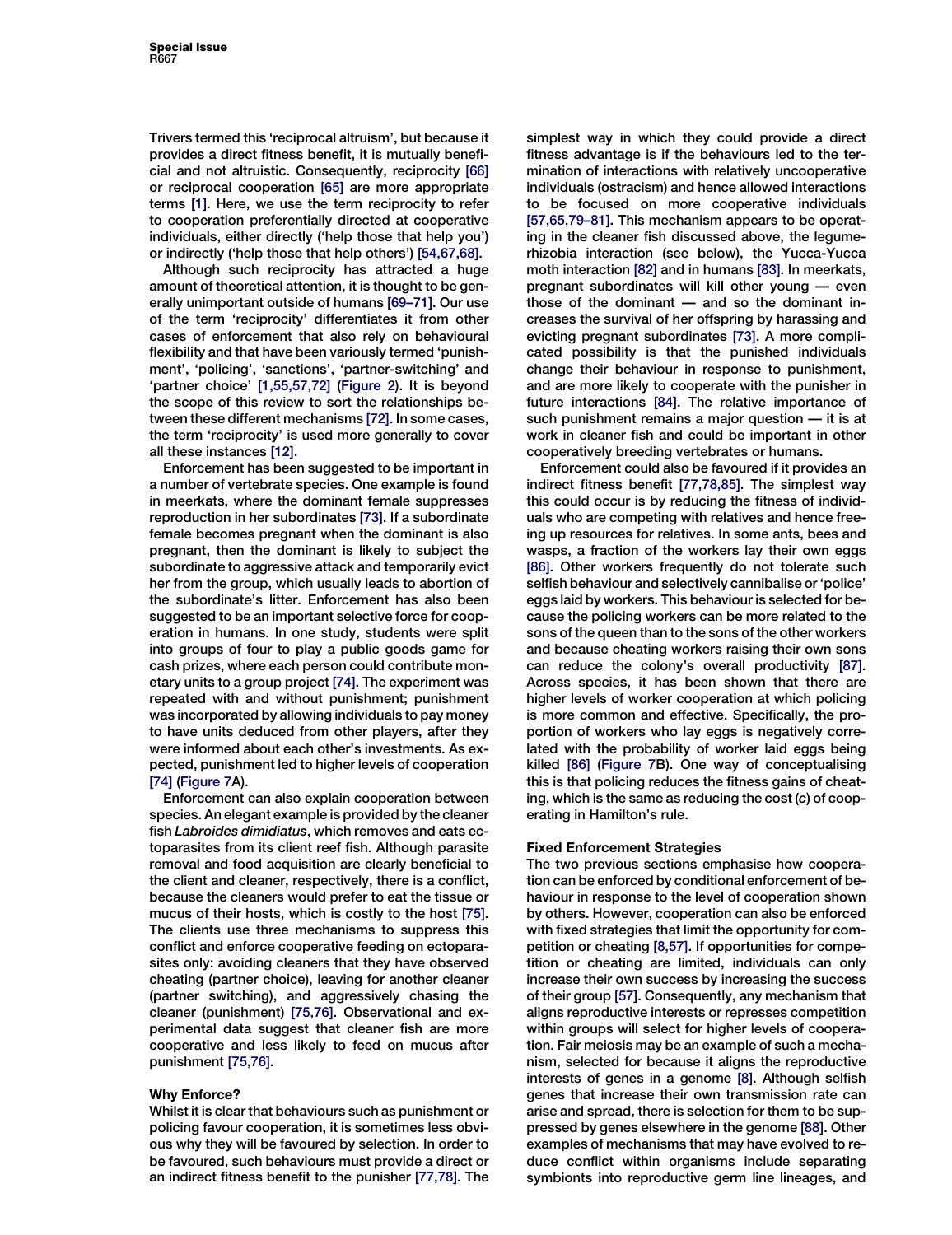<span id="page-7-0"></span>

Figure 7. Enforcing cooperation.

(A) Humans show higher levels of cooperation in economic games when there are opportunities to punish individuals who do not cooperate. Reproduced with permission from [\[74\].](#page-10-0) (B) Lower levels of worker reproduction (cheating) are observed in wasp and bee species where worker policing is more effective [\[86\]](#page-10-0). The effectiveness of policing is measured by probability of worker-laid eggs being killed relative to queen-laid eggs. Reproduced with permission from [\[86\]](#page-10-0). (C) Legumes sanction rhizobia bacteria that do not fix nitrogen for them [\[91\]](#page-10-0). The plant reduces the oxygen supply to nodules where air  $(N_2-O_2)$  is replaced by a gas mixture ( $Ar-O<sub>2</sub>$ ) which contains only traces of nitrogen, thus leading to a decrease in rhizobial growth. Reproduced with per-mission from [\[91\]](#page-10-0).

non-reproductive, somatic lineages [\[89\]](#page-10-0) as well as the uniparental transmission of cytoplasmic genes, such as mitochondrial genes [\[90\].](#page-10-0)

# Things Aren't Always So Simple

Although we have emphasised how the mechanisms favouring cooperation can be divided up, these mechanisms are not mutually exclusive and there is considerable scope for interactions between them. The examples above have demonstrated how punishment or policing can favour higher levels of cooperation due to direct or indirect fitness benefits. Such mechanisms of enforcement cut across the direct-indirect fitness distinction, because they can alter the relative cost and benefit of cooperating  $-$  the  $b$  and c of Hamilton's rule [\[12\].](#page-9-0) In many cases, both direct and indirect benefits may be involved. For example, if the rhizobia in a root nodule do not provide nitrogen

to their leguminous host plant, the plant reduces the growth rate of the bacteria by decreasing oxygen supply [\[91\]](#page-10-0) (Figure 7C). In this case, each rhizobium cell is selected to fix nitrogen to avoid both itself and its relatives within the nodule being sanctioned. Another complication is that just as competition between relatives reduces kin selection for cooperation, local competition for resources can also reduce the direct fitness benefits of cooperation [\[92\].](#page-10-0)

# Origin versus Maintenance of Cooperation

It is useful to distinguish between the evolutionary forces favouring the origin and the subsequent elaboration and maintenance of a trait. However, this distinction is rarely made for cooperation. One issue is that the selective force initially responsible for the evolution of cooperation may differ from that driving the observed level of cooperation. In particular, even when there could eventually be a direct fitness benefit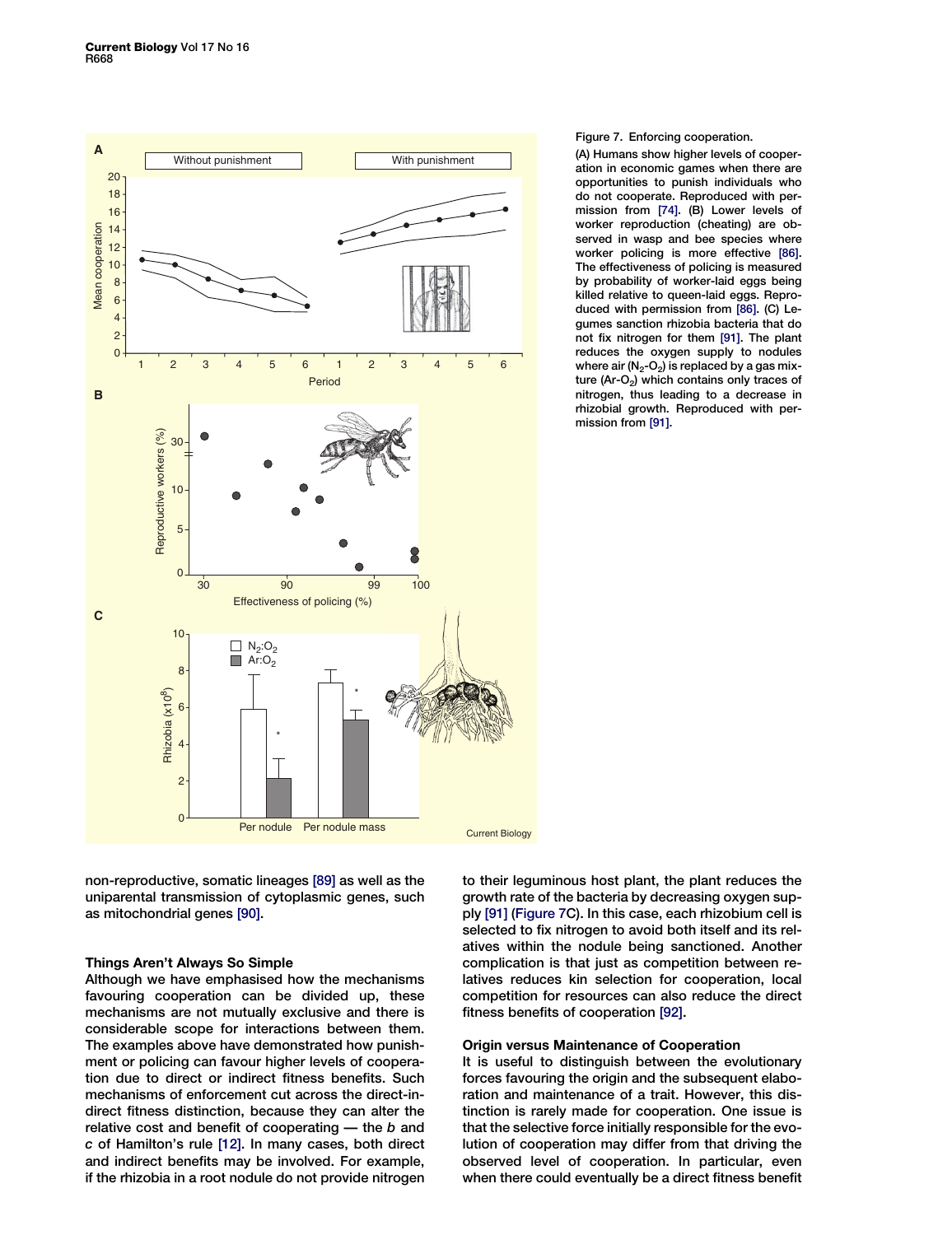to cooperation, it can be hard or impossible for cooperation to spread initially. This is for instance the case with reciprocity [\[65\]](#page-10-0), punishment [\[77,78\]](#page-10-0) and group augmentation [\[56\]](#page-10-0). It is, therefore, likely that some level of cooperation may initially arise due to factors such as kin selection or shared interests, and that only after this can punishment or sanctions select for higher levels of cooperation [\[77\]](#page-10-0). Analogous arguments have been made for cooperatively breeding vertebrates, social insects and rhizobia [\[58,81,86\]](#page-10-0). Another issue is that any mechanism that reduced symbiont diversity would provide a longer term benefit by more closely aligning the reproductive interests of the symbiont with their host [\[93\].](#page-10-0) However, this would only be selected for if it provided an immediate benefit. For example, fungus-growing ants in the genus Acromyrmex remove new strains of fungi from their nest, because it leads to a costly incompatibility reaction with their resident fungus strain [\[94\]](#page-10-0). In an accompanying review in this issue, Boomsma discusses how mating systems can influence the origin and maintenance of cooperation [\[95\]](#page-10-0).

# What We Need

It is more important to start with what we don't need [\[96\]](#page-10-0). First, we do not need to keep reinventing the wheel with more theoretical models that incorrectly claim to provide a new mechanism for the evolution of cooperation [\[12,97,98\].](#page-9-0) This has especially been a problem with models that examine limited dispersal or group structures [\[99–103\]](#page-10-0) and which are, therefore, just reinventing kin selection [\[12,97,98\]](#page-9-0). If links with existing theory are not clarified, this misleads and causes confusion. This is illustrated by a recent review which suggests five mechanisms for the evolution of cooperation [\[104\]](#page-10-0) — three of these were just different ways of modelling the same thing (kin selection) [\[97,105–107\]](#page-10-0), two were different forms of reciprocity, and hence unlikely to be important outside of humans, and most direct fitness benefits for cooperation were ignored. Second, we do not need redefinitions of terms that already have specific and useful meanings. For example the confusion that has been generated by the various redefinitions of 'altruism' since Hamilton's [\[2\]](#page-9-0) original and extremely useful definition [\[1\]](#page-9-0).

Third, we do not need more convoluted theoretical analyses of games such as the Prisoner's Dilemma, snow drift, etc. This approach was extremely useful in the 1970s and 1980s for illustrating that cooperation was a problem and provides a useful framework for conducting experiments with humans. However, games such as the Prisoner's Dilemma and its solution with various forms of reciprocity make a large number of extremely specific and often unrealistic assumptions. We now have much more general, powerful and often simpler methods for analysing the evolution of social behaviours [\[11,108–110\]](#page-9-0). Furthermore, these other methods allow the biology to lead the mathematics [\[111\],](#page-10-0) rather than contorting real systems into the form of an artificial game [\[112,113\],](#page-10-0) and hence facilitate the empirical application and testing of theory. Fourth, we do not need to waste more time on the group selection debate, which was resolved over 20 years ago [\[10,114\].](#page-9-0) Group selection is just an alternative way of doing the maths — most workers prefer the kin selection approach because it is usually simpler, more powerful, easier to link with empirical studies and avoids semantic confusion [\[1\]](#page-9-0).

Now, what do we need? First, we need greater integration between theoretical and empirical work [\[115\].](#page-10-0) Much theoretical work is aimed at developing very general models that can be difficult to apply to real systems. A greater emphasis is needed on the development of models that can be applied to and tested in specific systems [\[53,116\].](#page-10-0) The usefulness of this approach is clearly demonstrated by the fact that the most successful branches of social-evolution theory, such as sex-ratio evolution, are those where theory and empirical work have been highly integrated [\[11,22,47,117\].](#page-9-0) The need for testable predictions is particularly great for many direct fitness explanations for cooperation. In addition, theory is required to make better use of real data, by providing methods for estimating parameters such as the various components of inclusive fitness [\[118\]](#page-11-0), and the extent to which competition between relatives reduces selection for cooperation [\[36,119\]](#page-9-0).

Second, the possible advantages of less traditional study systems need to be exploited. Previous empirical work has focused on animals, and within them, the Hymenoptera and the cooperatively breeding vertebrates. Presumably this is because of the complexities offered by haplodiploid genetics, an excuse for birdwatching or the glamour of working with fluffy mammals. Far less attention is applied to other species such as termites [\[120\],](#page-11-0) social spiders [\[60\]](#page-10-0) or aphids [\[121\].](#page-11-0) The amazing opportunities offered by bacteria and other microbes have only just been realised, let alone exploited [\[9\].](#page-9-0) Furthermore, apart from work on selfish genetic elements and their suppressors [\[88\]](#page-10-0), far less attention has been paid to the problems of cooperation that occupy lower levels among the major evolutionary transitions, such as the evolution of multicellularity [\[122\].](#page-11-0)

Third, we need greater unification. In some cases, there is surprisingly little interaction between empirical workers and theoreticians who work on different taxa or in different areas. This lack of unification can lead to the semantic and reinvention-of-theory problems discussed above. Inclusive fitness theory [\[2\]](#page-9-0) provides a relatively unified body of theory on the evolution of cooperation [\[1,12,32,55,57\],](#page-9-0) and the major aim for the future should be to show how this links and differentiates explanations for cooperation across various taxa and levels of biological organisation.

Fourth, we need to emphasise both the distinction and interplay between mechanistic (proximate) and evolutionary (ultimate or selective value) approaches. It has long been appreciated in the animal behaviour [\[123\]](#page-11-0) and evolutionary [\[124\]](#page-11-0) literature that these are complementary and not competing approaches. Indeed, failing to discriminate these approaches can lead to considerable confusion, as illustrated by the recent literature on cooperation in humans [\[1\].](#page-9-0) However, this distinction has also led to research on evolutionary questions tending to ignore mechanistic issues. This is a problem when an understanding of mechanism can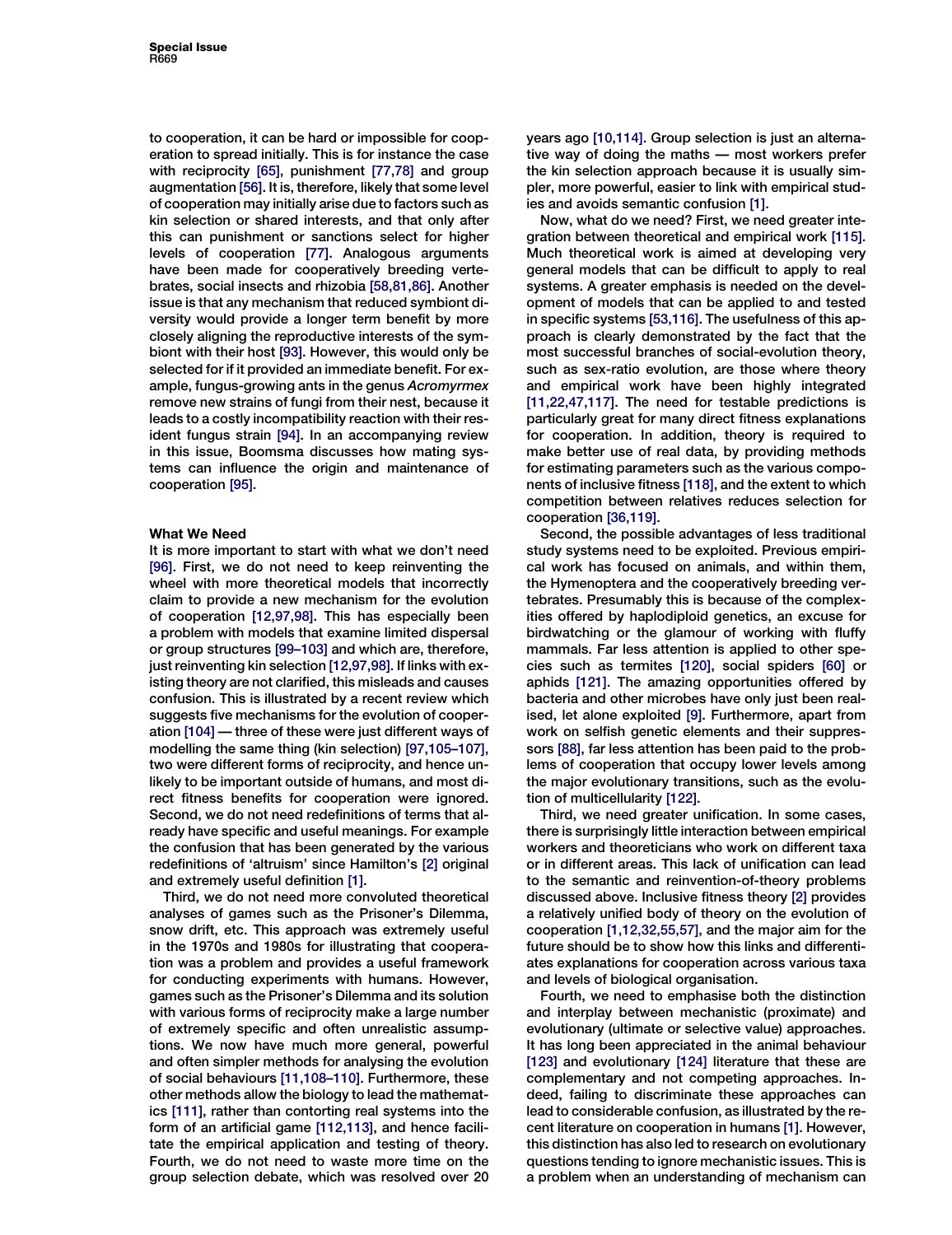<span id="page-9-0"></span>help explain the pattern and precision of adaptation [\[125\].](#page-11-0) For example, the ability with which ants can recognise kin has been shown to depend upon mechanistic constraints imposed by the cuticular hydrocarbon mechanism underlying this behaviour: ants misestimate how many times their queen has mated when her mates share the same cuticular hydrocarbon profile [22].

#### Acknowledgements

We thank O. Henderson for illustrations; F. Denison, E. Fehr, N. Mehiabadi & T. Wenseleers for providing data or photographs; K. Boomsma, F. Denison, E. Fehr, J. Field, S.

Frank, L. Lehmann, A. Ross-Gillespie, A. Russell & T. Wenseleers for discussion; the Royal Society for funding. We apologise for the fact that space constraints have prevented us from including all the examples we would have liked and that were suggested.

#### References

- 1. West, S.A., Griffin, A.S., and Gardner, A. (2007). Social semantics: altruism, cooperation, mutualism, strong reciprocity and group selection. J. Evol. Biol. 20, 415–432.
- 2. Hamilton, W.D. (1964). The genetical evolution of social behaviour, I & II. J. Theor. Biol. 7, 1–52.
- 3. Griffin, A.S., Pemberton, J.M., Brotherton, P.N.M., McIlrath, G., Gaynor, D., Kansky, R., O'Riain, J., and Clutton-Brock, T.H. (2003). A genetic analysis of breeding success in the cooperative meerkat (Suricata suricatta). Behav. Ecol. 14, 472–480.
- 4. Hardin, G. (1968). The tragedy of the commons. Science 162, 1243– 1248
- 5. Hamilton, W.D. (1972). Altruism and related phenomena, mainly in social insects. Annu. Rev. Ecol. Syst. 3, 193–232.
- 6. Leigh, E.G. (1991). Genes, bees and ecosystems: the evolution of a common interest among individuals. Trends Ecol. Evol. 6, 257– 262.
- 7. Maynard Smith, J., and Szathmary, E. (1995). The Major Transitions in Evolution (Oxford: W.H. Freeman).
- 8. Leigh, E.G. (1971). Adaptation and Diversity (San Francisco: Freeman, Cooper and Company).
- 9. West, S.A., Griffin, A.S., Gardner, A., and Diggle, S.P. (2006). Social evolution theory for microbes. Nat. Rev. Microbiol. 4, 597–607.
- 10. Grafen, A. (1984). Natural selection, kin selection and group selection. In Behavioural Ecology: An Evolutionary Approach, Second Edition, J.R. Krebs and N.B. Davies, eds. (Oxford, UK: Blackwell Scientific Publications), pp. 62–84.
- 11. Frank, S.A. (1998). Foundations of Social Evolution (Princeton, New Jersey: Princeton University Press).
- 12. Lehmann, L., and Keller, L. (2006). The evolution of cooperation and altruism. A general framework and classification of models. J. Evol. Biol. 19, 1365–1378.
- 13. Maynard Smith, J. (1964). Group selection and kin selection. Nature 201, 1145–1147.
- 14. Russell, A.F., and Hatchwell, B.J. (2001). Experimental evidence for kin-biased helping in a cooperatively breeding vertebrate. Proc. Roy. Soc. Lond. B 268, 2169–2174.
- 15. Sharp, S.P., McGowan, A., Wood, M.J., and Hatchwell, B.J. (2005). Learned kin recognition cues in a social bird. Nature 434, 1127– 1130.
- 16. Griffin, A.S., and West, S.A. (2003). Kin discrimination and the benefit of helping in cooperatively breeding vertebrates. Science 302, 634–636.
- 17. Clutton-Brock, T.H., Brotherton, P.N.M., Oriain, M.J., Griffin, A.S., Gaynor, D., Sharpe, L., Kansky, R., Manser, M.B., and McIlrath, G.M. (2000). Individual contributions to babysitting in a cooperative mongoose, Suricata suricatta. Proc. R. Soc. Lond. B 267, 301–305.
- 18. Mehdiabadi, N.J., Jack, C.N., Farnham, T.T., Platt, T.G., Kalla, S.E., Shaulsky, G., Queller, D.C., and Strassman, J.S. (2006). Kin preference in a social microbe. Nature 442, 881–882.
- 19. Grafen, A. (1990). Do animals really recognise kin? Anim. Behav. 39, 42–54.
- 20. Helanterä, H., and Sundström, L. (2007). Worker policing and nest mate recognition in the ant Formica fusca. Behav. Ecol. Sociobiol. 61, 1143–1149.
- 21. Lieberman, D., Tooby, J., and Cosmides, L. (2003). Does morality have a biological basis? An empirical test of the factors governing

moral sentiments relating to incest. Proc. Roy. Soc. Lond. B 270, 819–826.

- 22. Boomsma, J.J., Nielsen, J., Sundstrom, L., Oldham, N.J., Tentschert, J., Petersen, H.C., and Morgan, E.D. (2003). Informational constraints on optimal sex allocation in ants. Proc. Natl. Acad. Sci. USA 100, 8799–8804.
- 23. Mateo, J.M. (2002). Kin-recognition abilities and nepotism as a function of sociality. Proc. Roy. Soc. Lond. B 269, 721–727.
- 24. Rousset, F., and Roze, D., (2007). Constraints on the origin and maintenance of genetic kin recognition. Evolution, Submitted.
- 25. Keller, L. (1997). Indiscriminate altruism: unduly nice parents and siblings. Trends Ecol. Evol. 12, 99–103.
- Strassman, J.S., Klingler, C.J., Arévalo, E., Zacchi, F., Husain, A., Williams, J., Seppä, P., and Queller, D.C. (1997). Absence of within-colony kin discrimination in behavioural interactions of swarm-founding wasps. Proc. Roy. Soc. Lond. B 264, 1565– 1570.
- 27. Reece, S.E., Shuker, D.M., Pen, I., Duncan, A.B., Choudhary, A., Batchelor, C.M., and West, S.A. (2004). Kin discrimination and sex ratios in a parasitoid wasp. J. Evol. Biol. 17, 208–216.
- 28. Holzer, B., Kümmerli, R., Keller, L., and Chapuisat, M. (2006). Sham nepotism as a result of intrinsic differences in brood viability in ants. Proc. Roy. Soc. Lond. B 273, 2049–2052.
- 29. Axelrod, R., Hammond, R.A., and Grafen, A. (2004). Altruism via kinselection strategies that rely on arbitrary tags with which they coevolve. Evolution 58, 1833–1838.
- 30. Hamilton, W.D. (1975). Innate social aptitudes of man: An approach from evolutionary genetics. In Biosocial Anthropology, R. Fox, ed. (New York, NY: Wiley), pp. 133–155.
- Dawkins, R. (1976). The Selfish Gene (Oxford, UK: Oxford University Press).
- 32. Grafen, A. (2006). Optimisation of inclusive fitness. J. Theoret. Biol. 238, 541–563.
- 33. Helanterä, H., and Bargum, K. (2007). Pedigree relatedness, not greenbeard genes, explains eusociality. Oikos 116, 217–220.
- 34. Queller, D.C., Ponte, E., Bozzaro, S., and Strassmann, J.E. (2003). Single-gene greenbeard effects in the social amoeba Dictostelium discoideum. Science 299, 105–106.
- 35. Griffin, A.S., West, S.A., and Buckling, A. (2004). Cooperation and competition in pathogenic bacteria. Nature 430, 1024–1027.
- West, S.A., Pen, I., and Griffin, A.S. (2002). Cooperation and competition between relatives. Science 296, 72–75.
- 37. Hamilton, W.D. (1971). Selection of selfish and altruistic behaviour in some extreme models. In Man and Beast: Comparative Social Behavior, J.F. Eisenberg and W.S. Dillon, eds. (Washington, DC: Smithsonian Press), pp. 57–91.
- West, S.A., Murray, M.G., Machado, C.A., Griffin, A.S., and Herre, E.A. (2001). Testing Hamilton's rule with competition between relatives. Nature 409, 510–513.
- 39. Taylor, P.D. (1992). Altruism in viscous populations an inclusive fitness model. Evol. Ecol. 6, 352–356.
- 40. Gardner, A., and West, S.A. (2006). Demography, altruism, and the benefits of budding. J. Evol. Biol. 19, 1707–1716.
- 41. Lehmann, L., Perrin, N., and Rousset, F. (2006). Population demography and the evolution of helping behaviours. Evolution 60, 1137– 1151.
- 42. Gardner, A., and West, S.A. (2004). Spite and the scale of competition. J. Evol. Biol. 17, 1195–1203.
- 43. Giron, D., Dunn, D.W., Hardy, I.C.W., and Strand, M.R. (2004). Aggression by polyembryonic wasp soldiers correlates with kinship but not resource competition. Nature 430, 676–679.
- Gardner, A., Hardy, I.C.W., Taylor, P.D., and West, S.A. (2007). Spiteful soldiers and sex ratio conflict in polyembryonic parasitoid wasps. Am. Nat. 169, 519–533.
- 45. West-Eberhard, M.J. (1975). The evolution of social behavior by kin selection. Q. Rev. Biol. 50, 1–33.
- 46. Griffin, A.S., and West, S.A. (2002). Kin selection: Fact and fiction. Trends Ecol. Evol. 17, 15–21.
- 47. Trivers, R.L., and Hare, H. (1976). Haplodiploidy and the evolution of the social insects. Science 191, 249–263.
- 48. Stubblefield, J.W., and Charnov, E.L. (1986). Some conceptual issues in the origin of eusociality. Heredity 57, 181–187.
- 49. Queller, D.C., and Strassmann, J.E. (1998). Kin selection and social insects. Biocscience 48, 165–175.
- 50. Wilson, E.O., and Hölldobler, B. (2005). Eusociality: origin and consequences. Proc. Natl. Acad. Sci. USA 102, 13367–13371.
- 51. Foster, K.R., Wenseleers, T., and Ratnieks, F.L.W. (2006). Kin selection is the key to altruism. Trends Ecol. Evol. 21, 57–60.
- 52. Field, J., Cronin, A., and Bridge, C. (2006). Future fitness and helping in social queues. Nature 441, 214–217.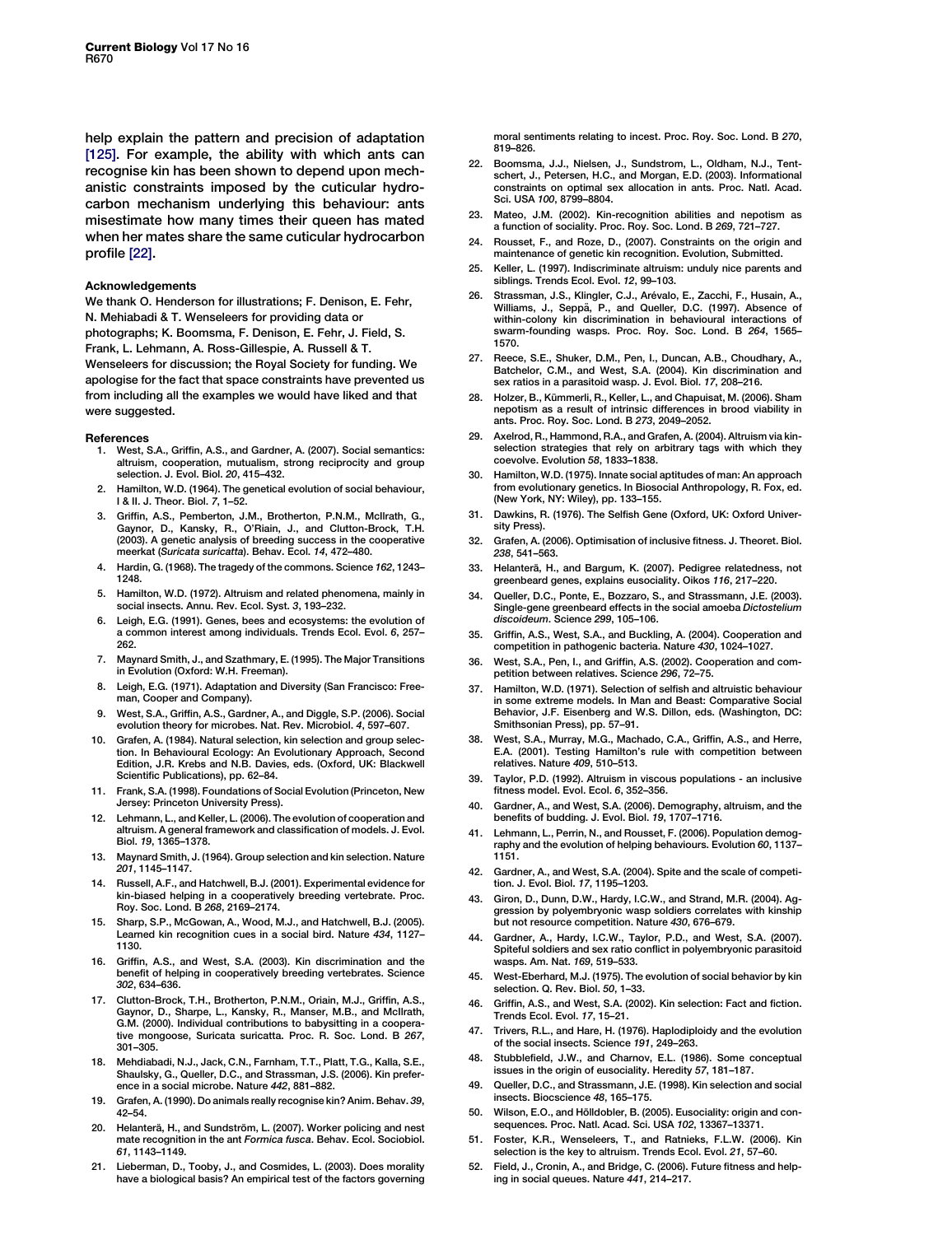- <span id="page-10-0"></span>53. Cant, M.A., and Field, J. (2001). Helping effort and future fitness in cooperative animal societies. Proc. Roy. Soc. Lond. B 268, 1959– 1964.
- 54. Trivers, R.L. (1971). The evolution of reciprocal altruism. Q. Rev. Biol. 46, 35–57.
- 55. Sachs, J.L., Mueller, U.G., Wilcox, T.P., and Bull, J.J. (2004). The evolution of cooperation. Q. Rev. Biol. 79, 135–160.
- 56. Kokko, H., Johnstone, R.A., and Clutton-Brock, T.H. (2001). The evolution of cooperative breeding through group augmentation. Proc. R. Soc. Lond. B 268, 187–196.
- 57. Frank, S.A. (2003). Repression of competition and the evolution of cooperation. Evolution 57, 693–705.
- 58. Clutton-Brock, T.H. (2002). Breeding together: kin selection, reciprocity and mutualism in cooperative animal societies. Science 296, 69–72.
- 59. Clutton-Brock, T.H., Russell, A.F., Sharpe, L.L., Young, A.J., Balmforth, Z., and Mcllrath, G.M. (2002). Evolution and development of sex differences in cooperative behavior in Meerkats. Science 297, 253–256.
- 60. Avilés, L., and Tufiño, P. (1998). Colony size and individual fitness in the social spider Anelosimus eximius. Am. Nat. 152, 403–418.
- 61. Bernasconi, G., and Strassman, J.E. (1999). Cooperation among unrelated individuals: the ant foundress case. Trends Ecol. Evol. 14, 477–482.
- 62. Foster, K.R., and Wenseleers, T. (2006). A general model for the evolution of mutualisms. J. Evol. Biol. 19, 1283–1293.
- 63. Queller, D.C., Zacchi, F., Cervo, R., Turillazzi, S., Henshaw, M.T., Santorelli, L.A., and Strassmann, J.E. (2000). Unrelated helpers in a social insect. Nature 405, 784–787.
- 64. Dani, F.R., Foster, K.R., Zacchi, F., Seppä, P., Massolo, A., Carelli, A., Arévalo, E., Queller, D.C., Strassman, J.E., and Turillazzi, S. (2004). Can cuticular lipids provide sufficient information for within-colony nepotism in wasps? Proc. Roy. Soc. Lond. B 271, 745–753.
- 65. Axelrod, R., and Hamilton, W.D. (1981). The evolution of cooperation. Science 211, 1390–1396.
- 66. Alexander, R.D. (1974). The evolution of social behavior. Annu. Rev. Ecol. Syst. 5, 325–383.
- 67. Alexander, R.D. (1987). The Biology of Moral Systems (New York: Aldine de Gruyter).
- 68. Nowak, M.A., and Sigmund, K. (1998). Evolution of indirect reciprocity by image scoring. Nature 393, 573–577.
- 69. Dugatkin, L.A. (1997). Cooperation Among Animals: An Evolutionary Perspective (Oxford, UK: Oxford University Press).
- 70. Hammerstein, P. (2003). Genetic and Cultural Evolution of Cooperation (Cambridge, UK: MIT Press).
- 71. Stevens, J.R., and Hauser, M.D. (2004). Why be nice? Psychological constraints on the evolution of cooperation. Trends Cognitive Sci. 8, 60–65.
- 72. Bergmüller, R., Bshary, R., Johnstone, R.A., and Russell, A.F. (2007). Integrating coopeative breeding and cooperation theory. Behav. Proc., In press.
- 73. Young, A.J., Carlson, A.A., Monfort, S.L., Russell, A.F., Bennett, N.C., and Clutton-Brock, T.H. (2006). Stress and the suppression of subordinate reproduction in cooperatively breeding meerkats. Proc. Natl. Acad. Sci. USA 103, 12005–12010.
- 74. Fehr, E., and Gächter, S. (2002). Altruistic punishment in humans. Nature 415, 137–140.
- 75. Bshary, R., and Grutter, A.S. (2002). Asymetric cheating opportunities and partner control in a cleaner fish mutualism. Animal Behaviour 63, 547–555.
- 76. Bshary, R., and Grutter, A.S. (2005). Punishment and partner switching cause cooperative behaviour in a cleaning mutualism. Biol. Letters 1, 396–399.
- 77. Gardner, A., and West, S.A. (2004). Cooperation and punishment, especially in humans. Am. Nat. 164, 753–764.
- 78. Lehmann, L., Rousset, F., Roze, D., and Keller, L. (2007). Strongreciprocity or strong-ferocity? A population genetic view of the evolution of altruistic punishment. Am. Nat., in press.
- 79. Murray, M.G. (1985). Figs (Ficus spp.) and fig wasps (Chalcidoidea, Agaonidae): hypotheses for an ancient symbiosis. Biol. J. Linnean Soc. 26, 69–81.
- 80. Bull, J.J., and Rice, W.R. (1991). Distinguishing mechanisms for the evolution of cooperation. J. Theor. Biol. 149, 63–74.
- 81. West, S.A., Kiers, E.T., Pen, I., and Denison, R.F. (2002). Sanctions and mutualism stability: when should less beneficial mutualists be tolerated? J. Evol. Biol. 15, 830–837.
- 82. Pellmyr, O., and Huth, C.J. (1994). Evolutionary stability of mutualism between yuccas and yucca moths. Nature 372, 257–260.
- 83. Brown, M.J.F., Falk, A., and Fehr, E. (2004). Relational contracts and the nature of market interactions. Econ. 72, 747–780.
- 84. Clutton-Brock, T.H., and Parker, G.A. (1995). Punishment in animal societies. Nature 373, 209–216.
- 85. Ratnieks, F.L.W. (1988). Reproductive harmony via mutual policing by workers in eusocial Hymenoptera. Am. Nat. 132, 217–236.
- 86. Wenseleers, T., and Ratnieks, F.L.W. (2006). Enforced altruism in insect societies. Nature 444, 50.
- 87. Wenseleers, T., Helantera, H., Hart, A., and Ratnieks, F.L.W. (2004). Worker reproduction and policing in insect societies: An ESS analysis. J. Evol. Biol. 17, 1035–1047.
- 88. Burt, A., and Trivers, R. (2006). Genes in Conflict: The Biology of Selfish Genetic Elements (Cambridge, Massachusetts: Harvard University Press).
- 89. Frank, S.A. (1996). Host control of symbiont transmission: the separation of symbionts into germ and soma. Am. Nat. 148, 1113–1124.
- 90. Hurst, L.D., and Hamilton, W.D. (1992). Cytoplasmic fusion and the nature of the sexes. Proc. Roy. Soc. Lond. B 247, 189–194.
- 91. Kiers, E.T., Rousseau, R.A., West, S.A., and Denison, R.F. (2003). Host sanctions and the legume-rhizobium mutualism. Nature 425, 78–81.
- 92. West, S.A., Gardner, A., Shuker, D.M., Reynolds, T., Burton-Chellow, M., Sykes, E.M., Guinnee, M.A., and Griffin, A.S. (2006). Cooperation and the scale of competition in humans. Curr. Biol. 16, 1103–1106.
- 93. Frank, S.A. (1996). Host-symbiont conflict over the mixing of symbiotic lineages. Proc. Roy. Soc. Lond. B 263, 339–344.
- 94. Poulsen, M., and Boomsma, J.J. (2005). Mutualistic fungi control crop diversity in fungus growing ants. Science 307, 741–744.
- 95. Boomsma, J.J. (2007). Kin selection versus sexual selection: why the ends do not meet. Curr. Biol. 17, R673–R683.
- 96. Kondrashov, A.S. (1993). Classification of hypotheses on the advantage of amphimixis. J. Heredity 84, 372–387.
- 97. Lehmann, L., Keller, L., West, S.A., and Roze, D. (2007). Group selection and kin selection. Two concepts but one process. Proc. Natl. Acad. Sci. USA 104, 6736–6739.
- 98. Grafen, A. (2007). Detecting kin selection at work using inclusive fitness. Proc. Roy. Soc. Lond. B 274, 713–719.
- 99. Nowak, M.A., and May, R.M. (1992). Evolutionary games and spatial chaos. Nature 359, 826–829.
- 100. Nowak, M.A., Bonhoeffer, S., and May, R.M. (1994). Spatial games and the maintenance of cooperation. Proc. Natl. Acad. Sci. USA 91, 4877–4881.
- 101. Lieberman, E., Hauert, C., and Nowak, M.A. (2005). Evolutionary dynamics on graphs. Nature 433, 312–316.
- Killingback, T., Bieri, J., and Flatt, T. (2006). Evolution in groupstructured populations can resolve the tragedy of the commons. Proc. Roy. Soc. Lond. B 273, 1477–1481.
- Traulsen, A., and Nowak, M.A. (2006). Evolution of cooperation by multilevel selection. Proc. Natl. Acad. Sci. USA 103, 10952–10955.
- 104. Nowak, M.A. (2006). Five rules for the evolution of cooperation. Science 314, 1560–1563.
- 105. Grafen, A. (2007). An inclusive fitness analysis of altruism on a cyclical network. J. Evol. Biol., In press.
- 106. Lehmann, L., Keller, L., and Sumpter, D.J.T. (2007). Inclusive fitness explains the evolution of helping and harming behaviors on graphs. J. Evol. Biol., In press.
- 107. Taylor, P.D., Day, T., and Wild, G. (2007). Evolution of cooperation in a finite homogeneous graph. Nature 447, 469–472.
- 108. Taylor, P.D. (1996). Inclusive fitness arguments in genetic models of behaviour. J. Math. Biol. 34, 654–674.
- 109. Rousset, F. (2004). Genetic Structure and Selection in Subdivided Populations (Princeton, NJ: Princeton University Press).
- 110. Gardner, A., West, S.A., and Barton, N.H. (2007). The relation between multilocus population genetics and social evolution theory. Am. Nat. 169, 207–226.
- 111. Brown, S.P. (2001). Collective action in an RNA virus. J. Evol. Biol. 14, 821–828.
- 112. Turner, P.E., and Chao, L. (1999). Prisoner's dilemma in an RNA virus. Nature 398, 441–443.
- 113. Doebeli, M., and Hauert, C. (2005). Models of cooepration based on the Prisoner's dilemma and snowdrift games. Ecol. Letters 8, 748– 766.
- 114. Frank, S.A. (1986). Hierarchical selection theory and sex ratios. I. General solutions for structured populations. Theoret. Popul. Biol. 29, 312–342.
- Leimar, O., and Hammerstein, P. (2006). Facing the facts. J. Evol. Biol. 19, 1403–1405.
- 116. Ross-Gillespie, A., Gardner, A., West, S.A., and Griffin, A.S. (2007). Frequency dependence and cooperation: theory and a test with bacteria. Am. Nat., In press.